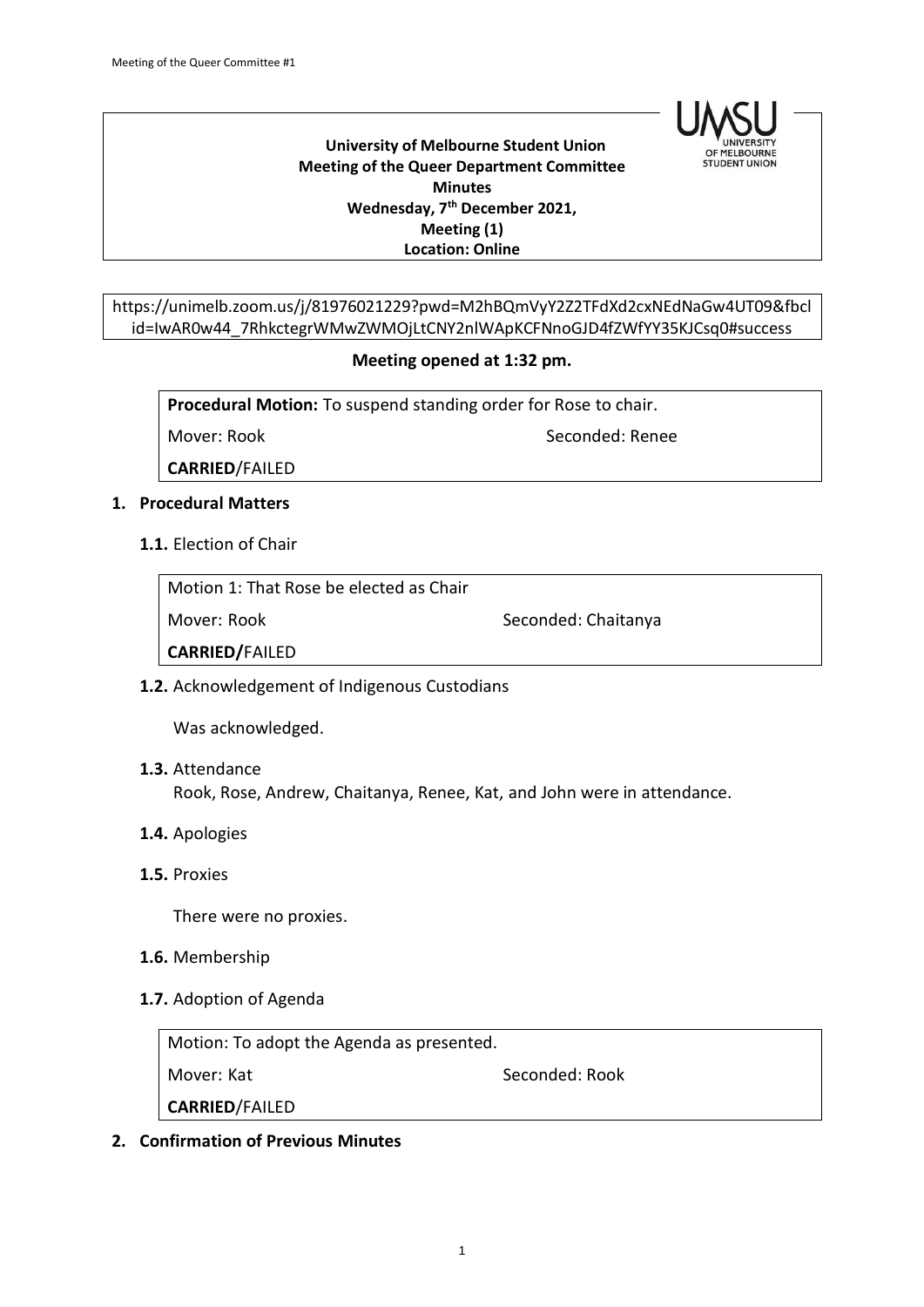## **2.1** Minutes

This is our first meeting so we don't have any minutes to confirm.

## **3. Conflicts of Interest Declaration**

No conflict of interest was declared.

## **4. Matters Arising from the Minutes**

No matters arose from the minutes.

## **5. Correspondence**

There was no correspondence.

## 6. **Office Bearer Reports**

Rose and Rook spoke briefly on the induction process, the state of the Queer Office, and the Queer Collaborations conference currently being held at Unimelb.

| Motion: To accept the Office Bearer Reports en Bloc |                     |
|-----------------------------------------------------|---------------------|
| Mover: Renee                                        | Seconded: Chaitanya |
| <b>CARRIED/FAILED</b>                               |                     |

## **7. Motions on Notice**

# **7.1 – Approval of 2021 budget surplus spending**

## **7.1.1 – Trans resources**

Rose presented to the committee the idea of purchasing trans tape and men's deoderants for a gender affirming wardrobe in the Parkville Queer Space.

Andrew asked questions about how long the tape will last and what will stop people from taking the whole roll of trans tape – Rose responded by saying that each will potentially run out at different times and we will be relying on an honour system. Andrew also raised a question about protocol for securing supplies and ensuring cost effectiveness and Rose responded by agreeing to clarify with Ciara Griffith.

Kat asked for Rose to elaborate on the gender affirming wardrobe, with Rose explaining how the intention is to build upon the existing shoebox in the Queer Space and provide more supplies than what is previously just targeted towards trans women.

Andrew asked about why specifically men's deodorant was named – Rose responded by explaining how the range of gender affirming products for trans men tends to be less varied which is why deodorant was named. Rook added how this list was just meant to be loose expenditure that we can take care of quickly.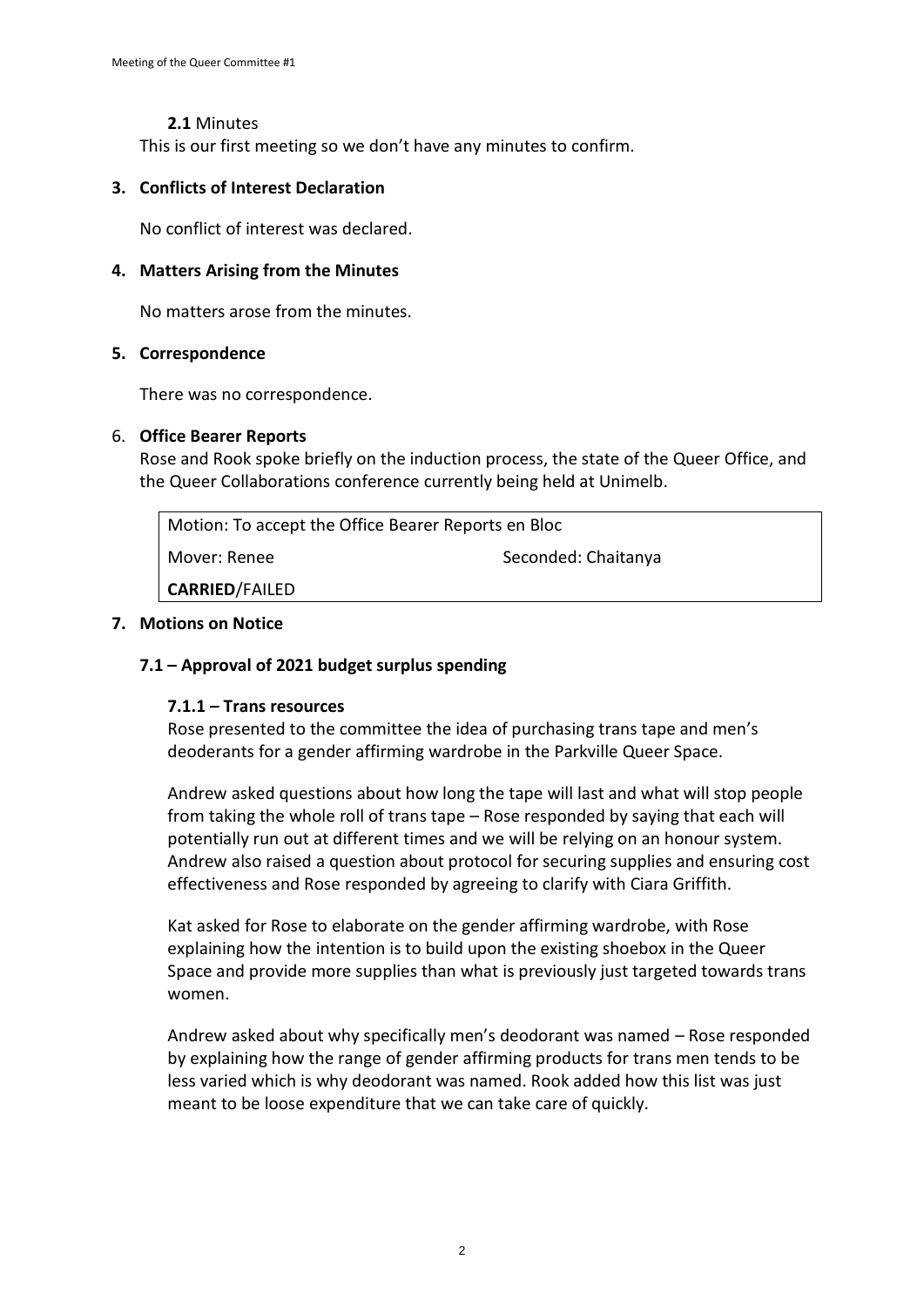Chaitanya asked how we are going to publicise this resource – Rose explained that we are going to advertise its presence in the Queer Space and on social media and suggested publicising its presence in the Union House bathrooms.

MOTION: To approve spending of \$150 for Trans Tape in 6 different skin tones (purchased from Sock Drawer Heroes) and \$150 for men's deodorant (\$3 each from Lynx).

To approve spending of trans tape/men's deoderant Mover: Rook Seconder: Kat

# **CARRIED**

# **7.1.2 - \$1000 for Queer Space books (see Adendum for full list)**

Rose explained how the book selection was made with diversity in mind, choosing from a wide range of queer experiences using a number of recommendations.

Andrew asked for some clarification on how the library would work – Rose explained how the library already exists within the Queer Space. Andrew followed up by asking about whether these books already exist in the university library system – Rose responded by explaining how often these books aren't typically found in the system. Some doubts were expressed over the accessibility of the library/Queer Space to those who are closeted/trying to come out. Andrew raised the idea of trigger warnings – Rose suggested putting sticky notes on the front cover with warnings.

Rook read aloud Renee's message in the chat talking about how some people are uncomfortable with using the mainstream libraries and built on that comment to say that having a curated library is a helpful resource and that coming out is difficult and some of the onus has to be on the person in question to access the necessary resources.

John asked about the idea of creating a GSA to make it easier for closeted people to interact in the community whilst posing as allies. Rook suggested discussing this further in the future.

MOTION: To approve purchase of \$1000 worth of books for the library's queer space from the Book Depository.

Mover: Rose Seconder: John

## **CARRIED**

## **7.1.3 – Pride Flags, \$180**

Rose discussed the idea of purchasing flags to celebrate internationally recognised visibility days for different genders and sexualities, identifying 12 different flags including the non-binary, bisexual, lesbian, and asexual flags.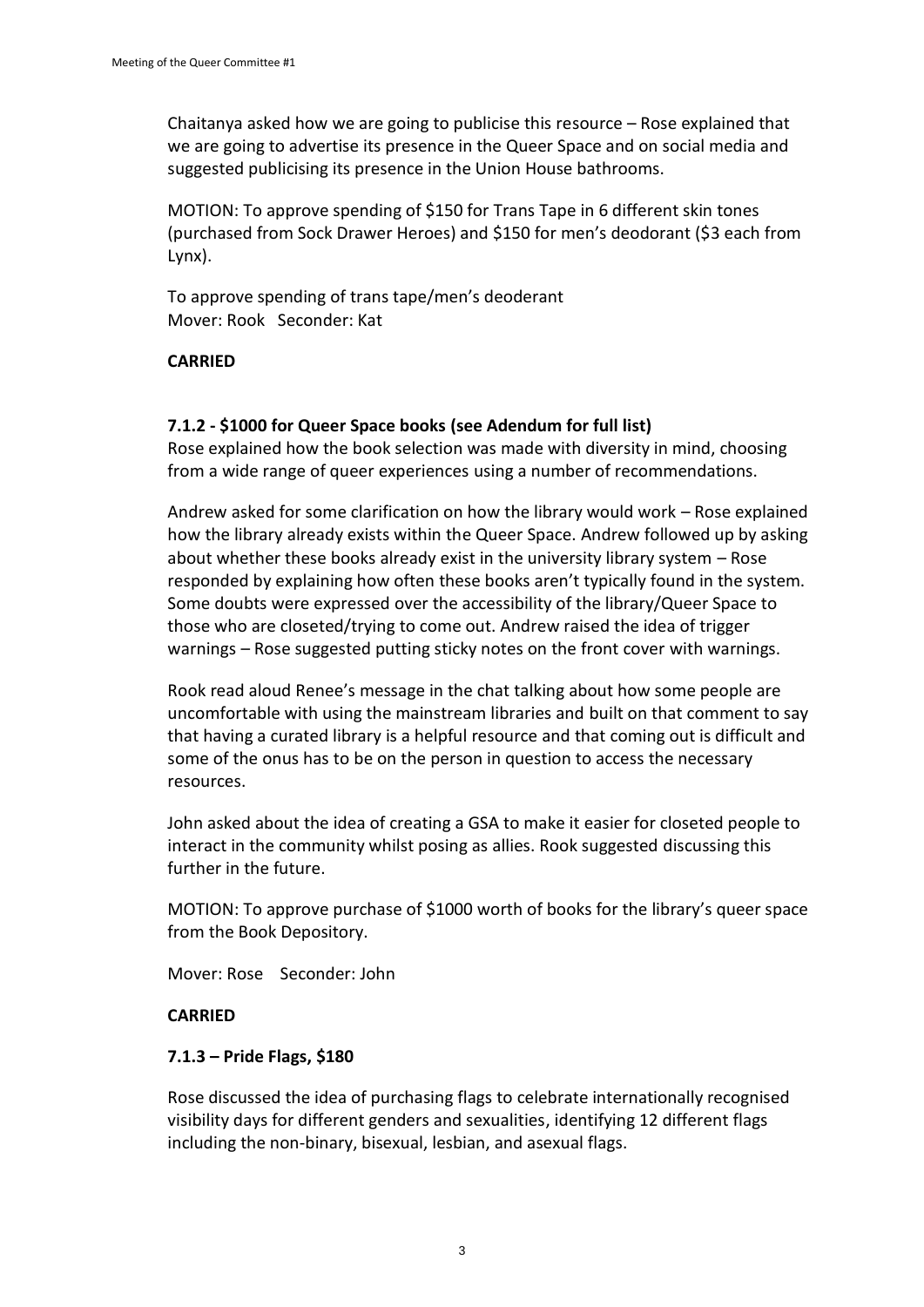Andrew brought up again a potential rule that departments need to get three different quotes before purchasing supplies – Rose again responded by saying she would follow this up and that she would act as though this rule didn't exist as neither he or Rook had previously been aware of this.

**MOTION**: To approve purchase of \$180 worth of pride flags

Mover: Rose Seconder: John

# **CARRIED**

## **7.2 – Summerfest**

## **7.2.1 – Discussion of surplus 2021 merchandise**

Rose showed how we still have a lot of tote bags from previous years as well as copies of CAMP that didn't get to be distributed since the launch party hadn't gone ahead.

Andrew stressed the idea of collaborating between departments to promote the Queer Department. Rook responded by stressing that we know very little about Summerfest right now and that we can't guarantee anything.

Chaitanya emphasised how we need to make us more accessible to international students and Rose responded by stating that she would get in touch with UMSU International.

## **7.2.2 – Approval of \$340 further spending per budget memorandum**

This motion was not voted on as the budget memorandum had not been approved as of this meeting.

## **7.2.3 – Finalisation of interactive workshops, events at Summerfest**

This portion was skipped as a lack of finalised budget made planning events difficult.

#### **8. Motions without Notice**

#### **9. Other Business**

## **10. Next Meeting**

Next meeting was scheduled for January, with more notice being given later.

#### **11. Close**

## **Meeting closed at 2:37 pm.**

#### **Adendum**

## **1 – Full list of proposed books for Queer Space**

#### **NOVELS**

- 1. Aristotle and Dante Discover the Secrets of the Universe Benjamin Alire Senz
- 2. Under the Udala Trees Chinelo Akparanta
- 3. Gideon the Ninth Tamsyn Muir